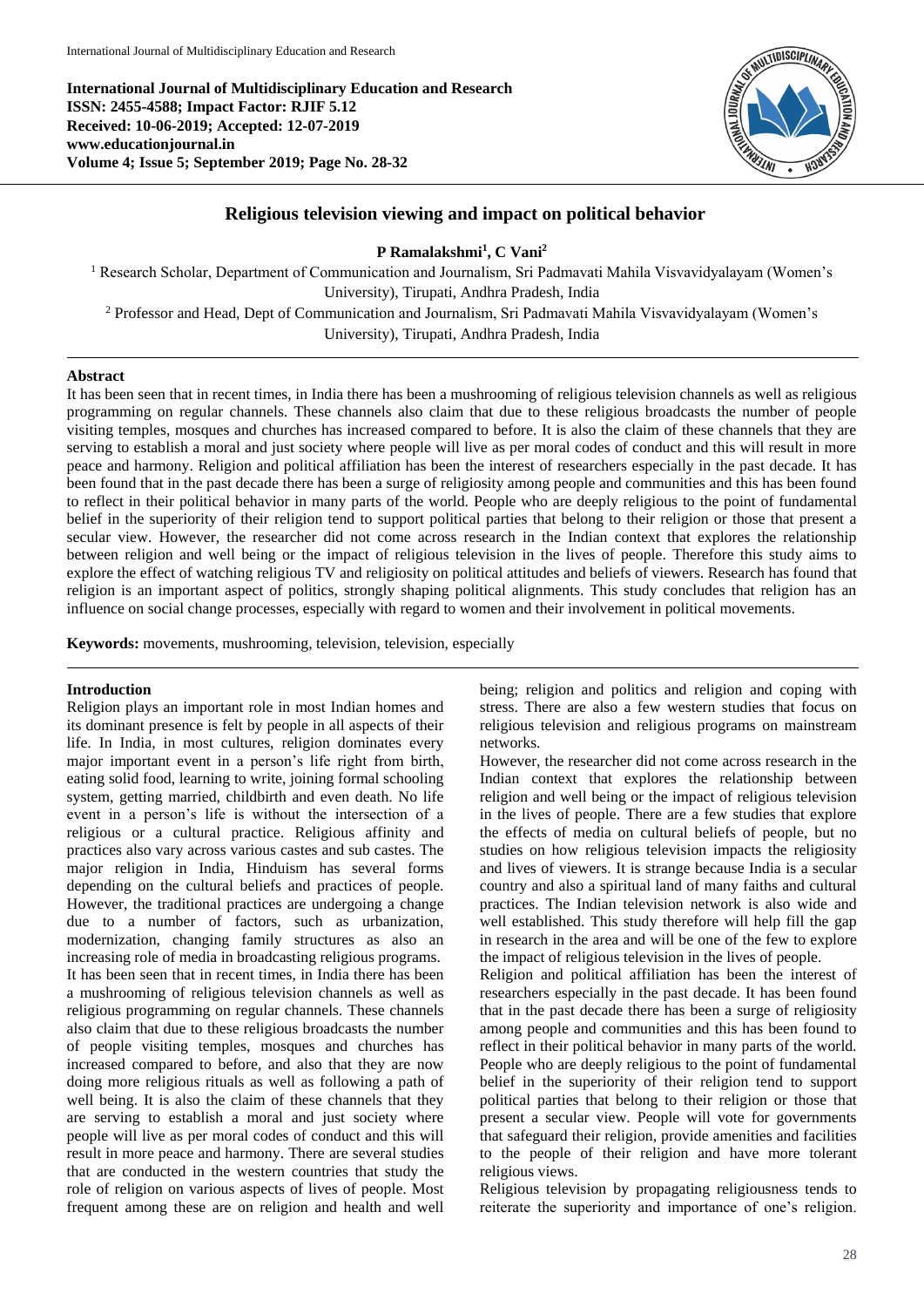Several of the gurus and holy men who preach religious scriptures also covertly talk about politics and express their views on various political activities, people and parties. These holy men and gurus have a huge public following and people tend to follow their dictates, including political behavior. Religious media are one type of specialized, narrowcasted media that may be polarizing the electorate. Given the much vaunted role of "values voters" in the elections and the ongoing "culture wars," understanding the role of religion in general and religious media in particular in politics is increasingly necessary ((Wilcox, 2000)<sup>[27]</sup>.

### **Religious Television and Religiosity**

Television has a tremendous impact on people. In developing countries like India, television is the main medium of information and entertainment for a majority of people. The audio-visual nature of television, combined with its ability to combine various media formats including the story telling formats, puts a tremendous influence on people. In a comprehensive study of media use found that by the end of 2010, the average world citizen was spending 4 hours with the television each and every day. 40% of the time that people spend with media was found to be spent watching television (Phillips, 2010). Scholars believe that like religion, television determines the worldview of it's viewers (Gerbner, Gross, Morgan & Signorielli, 1980). It also codetermines what the viewers think about (McCombs & Shaw, 1972). Television viewing is a ritual, almost like religion, except that it is attended to more often (Gerbner, Gross, Signorielli, Morgan & Jackson-Beeck, 1979: 180).

As people spend so much of their time with television, the media has a continual influence upon people without even their realization. They follow their television watching routines day after day and therefore this medium has a tremendous influence on how viewers think, what they think and believe and how they act. While some of this influence is easy to notice, most of it shapes their mental codes unconsciously. May people have a habitual use of media, they turn on television or radio as soon as they get up in the morning, or reach home after work in the evening. In most Indian homes, people eat their meals in front of the television. News, movies, serials are the most favorite programs of people. Television remains the most popular medium owing also to it being inexpensive. With a subscription of Rs 300 or less a month, people are able to watch more than 100 channels, movies, songs, news, sports programs, serials and dramas etc. More often television also forms a major family activity. Family members watch television together and it also forms a part of their conversations.

The growth of religious television in India has been spectacular. Earlier too, there were religious programs on television such as mythological or religious based movies, songs, serials and dramas. The soap operas of Mahabharatam and Ramayan in Hindi as well as their translated versions in other languages in the 1980s and 90s only led to the growth of these programs in the later years. India being a secular country, channels that featured programs of various other religions also soon began to be broadcast along with the Hindu base channels. These channels have the sole purpose of religious propaganda and raising the moral and social culture of the people. They also have a huge viewership. The programs have been successful in creating a feeling of deeper religiosity in people, one that

goes beyond mere belief and simple forms of worship. Religious TV channels broadcast programs that dwell upon the various festivals and forms of worship, that is especially true to Hinduism. Every festival is preceded by programs that elaborate on how to worship, the rituals and the benefits associated with it, with religious gurus and pundits drawing upon references in the scriptures. This has seen a surge in people trying to follow the ritualistic forms of celebration, gathering the materials that are sued to worship, the food associated with every festivals, dressing up in colors and materials related to every festival and trying to diligently follow the ritualistic methods as prescribed by these channels. This has also seen a surge in commercialization, with the goods and materials associated with festivals in much demand during festivals and also a surge in their prices.

The number of people visiting temples and other places of worship during festivals has also seen a tremendous increase in recent years. Religious TV channels show these places of worship and other holy places associated with one's religion, a kind of religious tourism programs that has led to the popularity of these places. Religious tourism has received a boost owing to these TV channels and programs, with people thronging places of worship in hundreds and thousands. For one, religious TV channels inculcate a feeling in the people that religion is important and mainstream in their lives. From simple forms of worship to more elaborate rituals, these channels explain everything in detail that is related to ritualistic worship. This influences people to adopt these practices as worship is also associated with gaining material or other benefits in life or removing the problems that come with life and living. Most channels suggest remedies such as performing specific poojas, rituals, wearing gemstones or other materials, eating and offering specific kinds of food to people and animals, etc to gain good luck and get rid of problems in life. On one hand, this has lead to an intensification of religiosity in people, on the other it has also led to consumerism and an increase in consumption patterns. Several studies have concluded that watching religious television does increase the religiosity of people (Abelman, 1984; Graham, 2000; Schwartz, 2004)<sup>[3]</sup>. Researchers have also found in numerous studies that television programs impact the cultural position of individuals and groups. It also impacts the life style of people and their religious understanding. Many people shape their religious understanding by watching television (Bicer, Ramazan. (2011). The Important of the TV on the Religious Understanding of Turkish People). Most religious television programs also present some of the most conservative views especially regarding the role of women, the manner of their dressing and behavior and relationships with other members of the family and community. It is then to be seen if religious television programs and channels will lead to the formation of an increasingly conservative society and whether it is in conflict with the more modern ways of living. Research has shown that people who watch religious shows take them seriously. What leads people to consume religion on television is a sense of social responsibility: that they are doing it not just for themselves, but also for others, be it their families or communities (Channeling Islam: Religious Narratives on Pakistani Television and Their Influence on Pakistani Youth, Yelena Biberman, Sahar Gul & Feryaz Ocakli, Pages 78-97, 2016, Asian Affairs, An American Review, Vol43).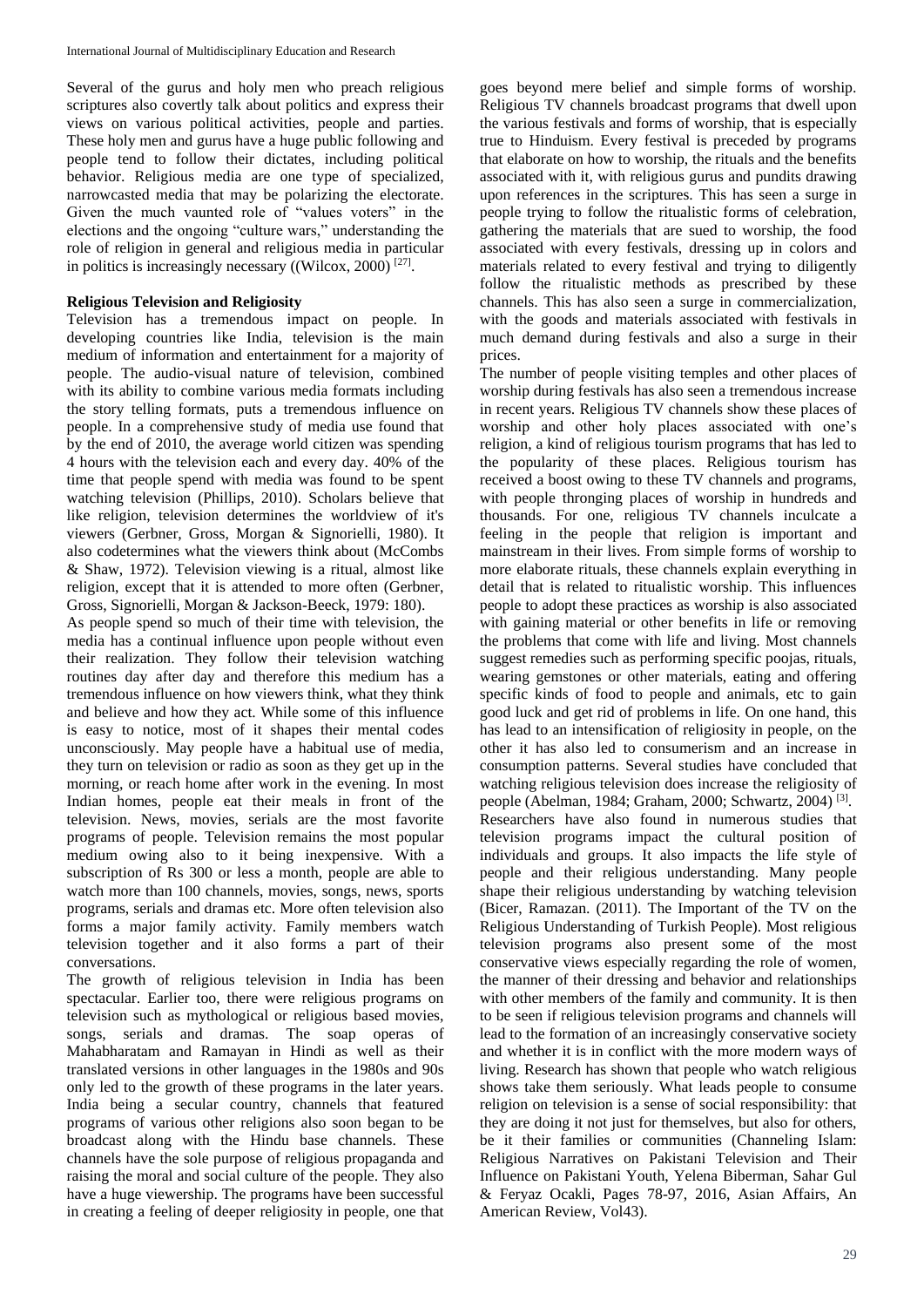There are also social and familial impacts of watching religious television. When people tend to become more religious by internalizing the religious messages that they view on television, it also affects their worldview, including family dynamics and their relationships in the community. Household activities may become more traditional and conservative, adhering to their religious and cultural practices. The amount of time that the family spends in religious activities such as worship, preparing for worship and conducting rituals and visiting holy places and temples might increase. Reading religious texts may also increase. The market of religious books, materials related to worship has also grown proportionately in recent times. There is also a danger of superstitious beliefs that might be propagated by these channels in the name of religion. For e.g. most channels have a regular horoscope reading, encouraging people to contact the host for a more detailed analysis and predictions of their horoscope. This is in addition to the daily forecasts that are read out for each zodiac sign on television. The wearing of specific gems for remedies and the subsequent selling of them by the sponsoring agencies has also been on the rise. Such programs also rise in the wake of natural events such as eclipses for instance, where programs tell people elaborately on the practices that they need to do during the eclipse. While this is in contradiction to the mainstream scientific findings, it is still believed and put into practice by people.

Research has found that religion is an important aspect of politics, strongly shaping political alignments (Wilcox, 2000; Layman, 2001; Guth *et al.*, 2006)<sup>[27, 23]</sup>. In most countries, political conflict is deeply divided along religious lines and scholars have argued that the world is in the throes of a culture war (Hunter, 1991; but see Fiorina, *et al*., 2006; Williams, 1997) <sup>[20, 28]</sup>. Research has also found that religious media plays an important role in citizens' views of political candidates and their vote choices (Guth, 1983; Wilcox, 2000)<sup>[14, 27]</sup>.

Secular media powerfully influences political attitudes and electoral behavior (Ansolabehere, Behr, & Iyengar 1993; Bartels, 1993; Graber, 1997; Zaller, 1992) <sup>[13, 30]</sup>. Information funneled through media elites can shape political opinions as much as do longstanding and deeply rooted political values (Zaller, 1992)<sup>[30]</sup>. People may not consume nontraditional media sources intending to gain political information but they may encounter politically relevant information as a by-product of their attention to these sources (Baum, 2005)<sup>[7]</sup>. Therefore religious media has a political influence on people even if they are not consciously seeking political information or direction on religious TV. Many users are attracted to religious media for its religious or entertainment value rather than for political cues (Abelman 1990)  $[1]$ . These people may also receive political cues given by gurus and shown in programs that slant towards a particular political party. Religious leaders wield a great political influence on viewers as they make connections between religion and politics explicit (Beatty & Walter, 1989). Because of the high esteem in which places of worship are held and the voluntary nature of membership, any political messages transmitted by them through mass media are likely at least to receive a respectful hearing, to enjoy substantial credibility, and potentially to alter opinions (Wald, Owen, and Hill, 1988)<sup>[26]</sup>.

The audience of religious TV may also be more open to being influence, as religion is an important part of people's

life and faith related matters have a tremendous influence on people. Several researchers have shown links between religious beliefs and policy attitudes toward everything from the environment to the Soviet Union to Israel to defense spending (Guth *et al*., 1995, 1996; Guth & Green, 1993; Hurwitz, Peffley, & Seligson, 1993)<sup>[15, 16]</sup>. Therefore this study aims to explore the effect of watching religious TV and religiosity on political attitudes and beliefs of viewers.

A review of literature in this area is not a simple task. The multidimensional field of enquiry and contextual differences in research makes the task of presenting a comprehensive review on the subject matter, complicated. The researcher has therefore included studies that focus on the impact of religion on various aspects of a person's life as well as those related to religious television and media.

The study by Kallinyl and Saran (2019) investigates the impact of religious media expansion and its effects on religious views in the Arab society. It explores a significant trend in the Arab world namely 'religious intolerance, division and conflict'. The researchers hypothesize that media has played an important role in increasing religious intolerance in the Arab world.

The researchers adopt a content analysis of media – television and radio during the year 2018, in Arab countries. They examine how religion is covered by Arab media, how media outlets used in religious conflicts and explore the link between intolerance and violence in the region to media coverage of religious issues. They examine various media outlets in the region and study the link between religious media availability and expansion and its use to communicate to the public various religious ideologies that may create intolerance.

The researchers put forth that the Arab culture known for its collectivist nature, wherein there exists a societal understanding that the advancement of the group is more important than that of an individual. Arab societies have been known for focus on group harmony and collective growth and progress. However, the spread of religious mass media is changing the Arab culture in many ways. There are now many free-to-air satellite networks that focus on religious issues, debates and discussions of other religions. This is having an adverse impact on the way the Arab population view religion. Instead of promoting religion as a cohesive force, religious media, by denigrating other religions, tends to establish fundamentalism of Islam that is leading to intolerance among Arabs towards various sects of Islam as well as to other religions. In their study, they found that nearly 47 percent of young people surveyed were in the highest-viewing category, watching more than three hours of religious TV day. They also found a strong correlation between religious television viewing among Arab population and intolerance towards other religions.

In this paper, by Mark Regnerus, Christian Smith and Melissa Fritsch (2018) conduct a review of literature of studies from the last 10 years in the USA. The theme of analysis is the role and importance of religion in the lives of American adolescents. The findings of the content analysis of more than 200 studies reveals that religion plays an important role in the lives of many adolescents in the United States. Also, it was found that girls are more religious than boys as per most of the studies. It was also found that Mothers are generally thought to be more influential than fathers in the development of religiousness in adolescent children (Benson, Masters and Larson 1997; Bao *et al*.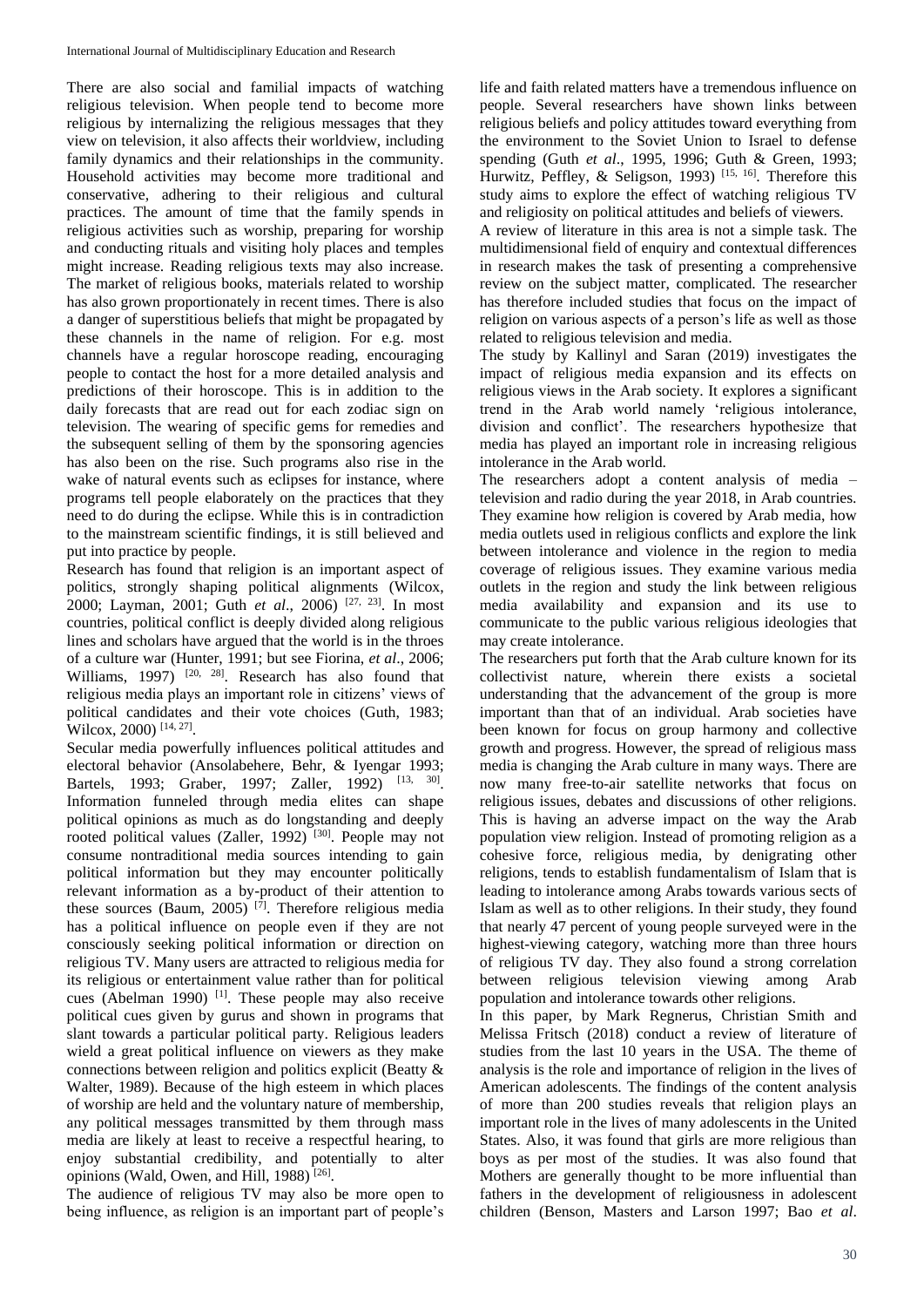1999). Moore's (2002) research using data from three waves of the National Survey of Children showed that subsequent young adult religiosity was best predicted by peers' religious service attendance patterns during high school, ethnicity (African-American) and gender (female). Maternal religiosity and living in the South were also related to religiosity, but parenting style was not.

In this theoretical paper, the authors David C. Dollahite Loren D. Marks Hilary Dalton 2018) argue that religion can both help and harm families. They point out to the central reason for these outcomes as a system of dualities at the intersection of religion and family. They propose a conceptual framework of religious and relational dualities. They propose eight dualities: (a) transcendent and mundane spiritual experiences may affect families, (b) families may experience God as a close confidant and an authority figure, (c) religion in families may involve accepting and refusing actions, (d) religion in families may include religious expectations and relational compensators, (e) religion in families may generate and address relational struggles, (f) religion in families may be relationally divisive and unifying, (g) religion in families may bring perplexing mysteries and profound meanings, and (h) religion in families may be a transforming and a maintaining influence. We discuss how these dualities lead to outcomes that help and harm families (David and Loren, 2018).

Ajala; Bolatito Lanre-Abass (2010) to examine the role of women in movements for social change in Nigeria as the society is one where religion and politics are deeply connected in one's life and society. In Nigeria, religion and ethnicity are important considerations for political power and economic resources. As in social movements, religion serves as a framework for community identity, it is important to examine the role and influences of women in organizing political movements as women are regarded as the custodians of religion and culture.

The review of literature reveals that women´s movements are shaped by religion, race and ethnicity. Socioeconomic status also becomes important in shaping political movements. Secular women are more likely to join political movements as compared to women of faith.

The review is based on secondary data and documentary analysis. Primary data was also obtained from nine interviews. Primary data was collected in Anambra, Kano, Oyo and Plateau States of Nigeria. The review analyses the historical development of women´s movements in Nigeria, highlighting distinctions with respect to both secular and faith-based women. The review suggests that religion interacted with women´s change agendas. It concludes that religion has an influence on social change processes, especially with regard to women and their involvement in political movements.

Newman, Brian and Mark Caleb Smith (2007) explore the political role of religious media. Religious media is considered to be politically influential because they bring in religion into political thinking. People are also most likely to internalize political cues shown in various religious media programs. The results of the study reveals that almost half of the respondents in the study rely on religious media when making voting decisions. The study was done in 2000. The study suggests that religious media have a polarizing effect on voting behavior of people.

The paper thus concludes that religion and religious television viewing has significant affect on the political behavior of people.

## **References**

- 1. Abelman R. Who's Watching, For What Reason? In R. Abelman & S. M. Hoover (Eds.), Religious Television: Controversies and Conclusions. Norwood, NJ: Ablex Publishing Corporation, 1990.
- 2. Abelman R, Hoover SM, eds. Religious Television: Controversies and Conclusions. Norwood, NJ: Ablex Publishing Corporation, 1990.
- 3. Abelman R, Neuendorf K. How Religious is Religious Television Programming? Journal of Communication. 1984; 35:98-110.
- 4. Abelman R, Pettey G. How Political is Religious Television? Journalism Quarterly. 1988; 65:313-319, 359.
- 5. Banks AM. Evangelicals' Political Power: From Question Mark to Exclamation Mark. Christianity Today. Retreived, 2004. from http://www.christianity today.com/ct/2004/144/43.0.html
- 6. Baron RM, Kenny DA. The Moderator—Mediator Variable Distinction in Social Psychological Research: Conceptual, Strategic, and Statistical Considerations. Journal of Personality and Social Psychology. 1986; 51:1173-1182.
- 7. Baum MA. Soft News Goes to War: Public Opinion and American Foreign Policy in the New Media Age. Princeton, NJ: Princeton University Press, 2005.
- 8. Baumgartner J, Morris JS. The Daily Show Effect: Candidate Evaluations, Efficacy, and American Youth. American Politics Research. 2006; 34:341-367.
- 9. Beatty K, Walter O. A Group Theory of Religion and Politics: The Clergy as Group Leaders. Western Political Quarterly. 1989; 42:29-46.
- 10. Buddenbaum JM. News about Religion: A Readership Study. Newspaper Research Journal. 1982; 3:7-17.
- 11. Crawford SES, Olson LR. Christian Clergy in American Politics. Baltimore: Johns Hopkins University Press, 2001.
- 12. Gaddy GD. The Power of the Religious Media: Religious Broadcast Use and the Role of Religious Organizations in Public Affairs. Review of Religious Research. 1984; 25:289-302.
- 13. Graber DA. Mass Media and American Politics, 5th Edition. Washington, D.C.: Congressional Quarterly Press. Gross, L. (1990). Religion, Television, and Politics: The Right Bank of the Mainstream. In R. Abelman & S. M. Hoover (Eds.), Religious Television: Controversies and Conclusions.Norwood, NJ: Ablex Publishing Corporation, 1997.
- 14. Guth JL. The Politics of the Christian Right. In A. Cigler and B. Loomis (Eds.), Interest Group Politics. Washington, DC: CQ Press, 1983, 60-83
- 15. Guth JL, Fraser CR, Green JC, Kellstedt LA, Smidt CE. Religion and Foreign Policy Attitudes: The Case of Christian Zionism. In J. C. Green, J. L. Guth, C. E. Smidt, & L. A. Kellstedt (Eds.), Religion and the Culture Wars: Dispatches from the Front. Lanham, MA: Rowan and Littlefield, 1996, 330-336.
- 16. Guth JL, Green JC. Salience: The Core Concept? In D. L. Leege & L. A. Kellstedt (Eds.), Rediscovering the Religious Factor in American Politics (pp. 157-174). Armonk, NY: M.E. Sharpe, 1993.
- 17. Hadden JK. Televangelism and Political Mobilization.